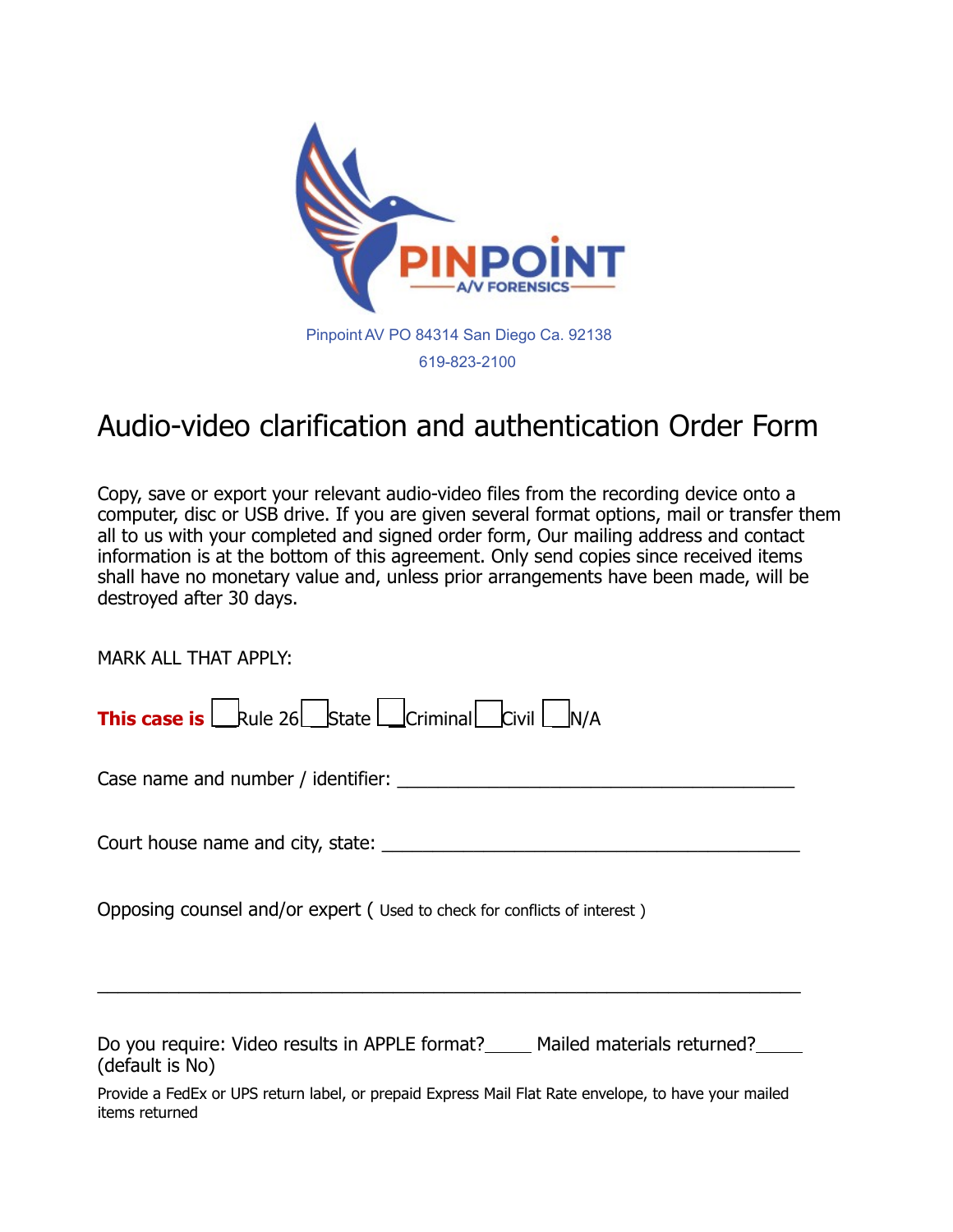What do you hope the final results will prove? :

Who else do you authorize to communicate with us or by us regarding results or questions on this case? \_\_\_\_\_\_\_\_\_\_\_\_\_\_\_\_\_\_\_\_\_\_\_\_\_\_\_\_\_\_\_\_\_\_\_\_\_\_\_\_\_\_\_\_\_\_\_\_\_\_\_\_\_\_\_\_\_\_\_\_\_\_\_\_\_\_\_\_\_\_\_\_\_\_

\_\_\_\_\_\_\_\_\_\_\_\_\_\_\_\_\_\_\_\_\_\_\_\_\_\_\_\_\_\_\_\_\_\_\_\_\_\_\_\_\_\_\_\_\_\_\_\_\_\_\_\_\_\_\_\_\_\_\_\_\_\_\_\_\_\_\_\_\_\_\_\_\_\_\_\_\_\_\_\_\_\_\_\_\_\_\_\_\_\_\_

\_\_\_\_\_\_\_\_\_\_\_\_\_\_\_\_\_\_\_\_\_\_\_\_\_\_\_\_\_\_\_\_\_\_\_\_\_\_\_\_\_\_\_\_\_\_\_\_\_\_\_\_\_\_\_\_\_\_\_\_\_\_\_\_\_\_\_\_\_\_\_\_\_\_

Please detail the entire scope of work, and complete list of files that we are to quote to you:

Use a separate page for instructions as needed

We only accept cases from prior clients, active attorneys (and their office), Licensed Investigators, and government agencies

(D.A., law enforcement, military, etc...). We reserve the right to refuse service and will not accept cases from, nor communicate with, individuals, businesses or Pro-Se/Pro-Per. Contact us if you feel that we should make an exception, and then enter the provided exception code here

An exception code does not qualify the recipient as a prior client for future cases

## Order Form (terms)

All four pages of this Order Form constitute the entire Agreement between Provider (PinPointAV, its employees, ownership and assistants) and Client (detailed below), and replaces all other Agreements whether explicit or implied, and shall be binding upon Client's heirs, employees, devisees, legatees, administrators, executors, successors, and assignees. All parties agree to only share electronic or physical items to which they possess the legal authority and permission to do so. Prior to accepting your case, terms and pricing may be withdrawn or modified without advance notice.

### **LIMITED LIABILITY**

Provider makes no guarantees or warranties, expressed or implied, as to the use, condition, legality or fitness of either the original or processed, electronic or physical media, or of Client's satisfaction with any results obtained. Client agrees to defend, indemnify and hold harmless, Provider regarding the media file(s) acquisition, the usage of Provider's services, any results produced, and any courses of action, claims, damages, and demands arising directly or indirectly from any of Provider services.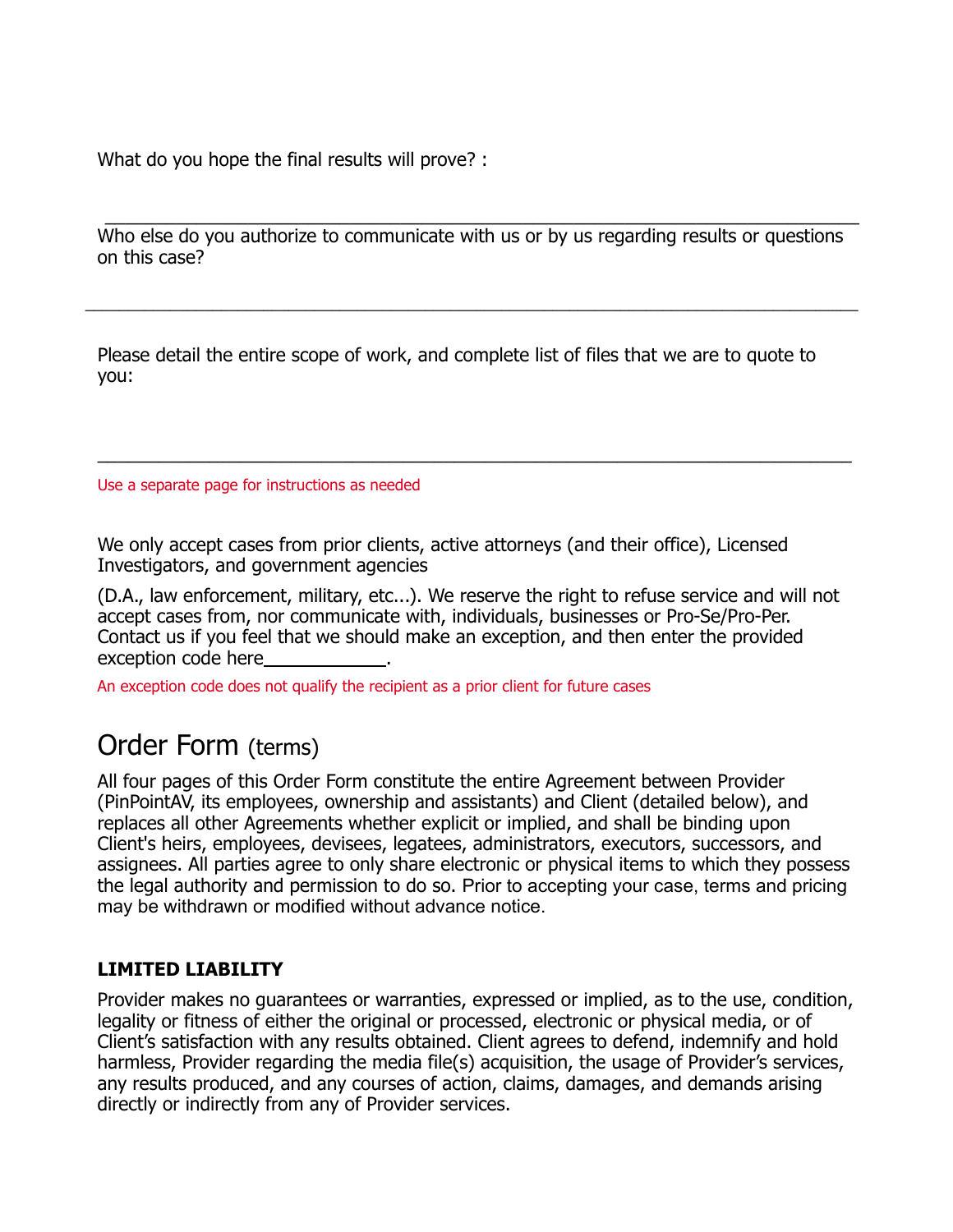Client agrees to this entire Agreement and fees, authorizes and becomes financially responsible to ensure Provider is paid in full for services ordered, and that future services via order, subpoena or court order/ directive for this case shall become a part of this Agreement at the then current pricing.

Client agrees that funds become owed and non-refundable once Provider's work has begun, and that the maximum damages are the service fees paid by Client regardless of the legal theory used. The laws of San Diego County apply without a change in venue. If any portions of this Agreement, or its terms, are unenforceable by law or court order, all other terms and conditions shall remain in force.

**CLIENT** (also used as the shipping address when applicable).